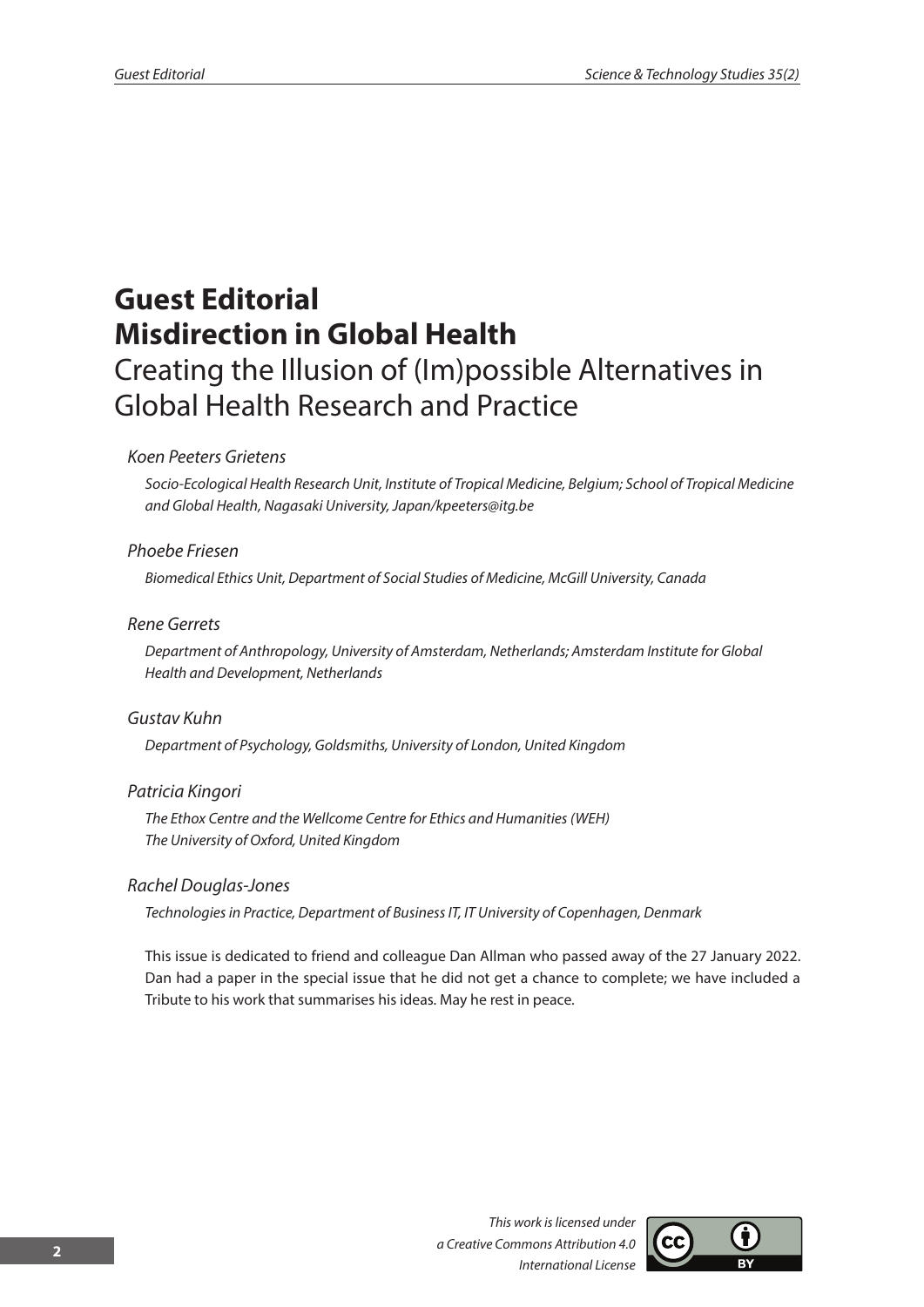# **Introduction**

Founded in 2003, a novel medical technology company called Theranos introduced a small automated device which promised to test for hundreds of diseases and health markers rapidly with only a small sample of blood. This device had the potential to make dramatic and paradigm-shifting changes to public and global health, as it required so little health infrastructure to operate. Theranos, situated in Silicon Valley, was immediately dubbed the "Apple of Biotechnology." The company was founded and led by an intriguing character, Elizabeth Holmes, a blonde, blue-eyed, 19-year-old, who had dropped out of Stanford to pursue this passion project. In TED talks and to the media, she promised to "rescue the world" with this remarkable device.

Holmes' charm and enthusiasm for change was infectious. Theranos quickly raised nearly a billion dollars in investments, attracting a remarkable cast of investors, including Henry Kissinger, George Schultz, and James Mattis. While to many, Holmes' dedication and charisma seemed genuine, behind the scenes, her promises were not being borne out. Potential investors were told that they were seeing demonstrations of the technology at work, but in fact the blood tests were actually being done through conventional methods in another room. When an error occurred, a slow progress bar would pop up, ensuring that malfunctions would never be seen, only delays. None of this deterred Holmes from painting a picture of herself as a prophetic figure on the verge of transforming the world.

This illusion of promise worked incredibly well, deceiving regulators, investors, the public, and even those inside the company, until it didn't. Once prototypes of the device were embedded in a select number of pharmacies, the immense deception behind the company became clear, and Holmes' empire began to collapse. The narrative quickly transformed from one of an inspiring prodigy to one of a pretend genius who had no trouble engaging in elaborate deception in order to attract funders. This story of Elizabeth Holmes, the charismatic villain, proved irresistible, quickly leading to a bestselling book and widely viewed documentary (Carreyou, 2018; Gibney, 2019).

While this story of fraud and malicious intent can easily be told (and indeed has now been told within criminal charges brought against Holmes') another, more complicated story lurks beneath the surface of this one. This alternative tale is one involving layers of misdirection, a concept that this special issue borrows from the realm of magic. Beyond the deliberate deception of Holmes lie many background conditions, forms of tacit knowledge, and perverse incentives that helped make this remarkable global hype and deception possible. As Holmes herself emphasizes in her own defense, the culture at work in Silicon Valley is one in which exaggerated promises of the potential of startups are entirely ordinary. Those building a technology from scratch require funding, and such funding is secured through selling the promise of one's technology to potential investors. Unsurprisingly, in this negotiation, the line between 'we will' and 'we can' is not always drawn very clearly for potential investors. How much is required to declare that one has a proof of concept - a drawing, a patent, a working device? In this realm of cloudy truths, countless Holmes are created every day in the infrastructure of Silicon Valley, as young entrepreneurs acquire the tacit knowledge essential to success in the tech industry - make promises, grow investments, and hope that you can follow through later (Collins, 2010). Such a strategy is so commonplace that it is not immediately recognized as deception or fraud; rather, it manifests at a pre-conscious level, and is gained gradually, for instance through enculturation and professionalization.

As such, the narrative of Elizabeth Holmes, who was "out for blood in Silicon Valley" is itself a form of misdirection, drawing out attention towards a single actor with clear intentionality, and distracting us away from the complex features which combined to foster conditions that rendered it difficult, even impossible, to ask tough questions, even when it was evident that statements being made about the device's capabilities were false (Gibney, 2019). The common narrative encourages us to see the story of Theranos as an outlier, a tragedy that is unlikely to happen again, rather than part of a complex web of intentions, relations, and structures that serve to support and normalize forms of deception.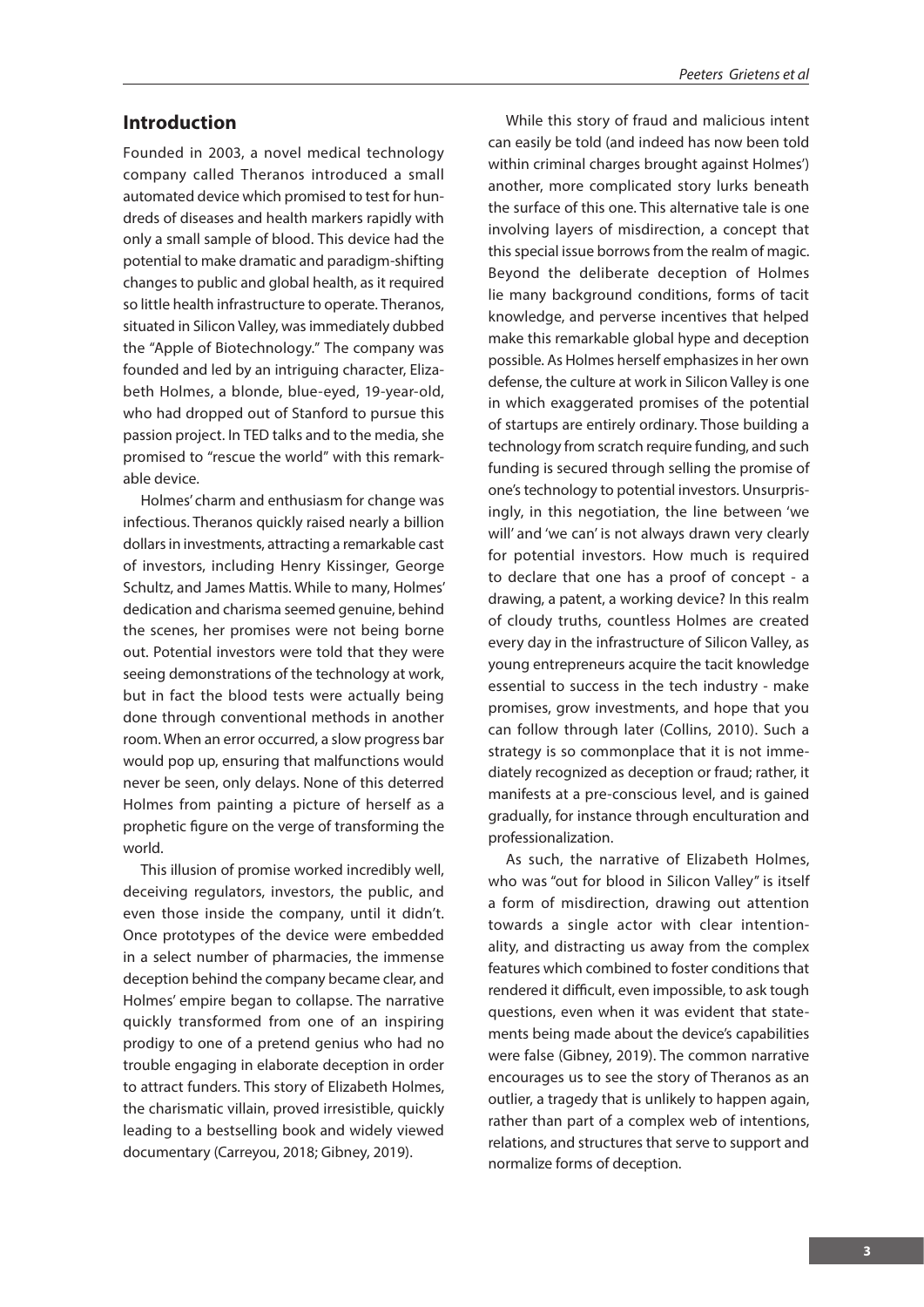In this special issue, we explore such complex webs through the concept of misdirection, examining how it operates in the realm of global health. Misdirection is a concept developed within studies of magic (Kuhn, this issue), utilized in psychology and the cognitive sciences to describe a cluster of means and mechanisms by which attention is channeled, and processes of action obscured. Such a concept is especially welcome in global health, a complex, contested, dynamic, influential and loosely bounded domain of research and practice, replete with performance: from the anticipatory framings of funding bodies (McGoey et al., 2011) to accountability mechanisms, narrative control and a host of tacit assumptions that form its discursive arena (Montgomery et al., 2017; Sariola et al., 2017). Within STS, scholars have analyzed the relationship building, laboratory work (Pollock, 2014), geographic imaginaries (Herrick and Reubi, 2017; Brada, 2017) international collaborations (Sariola and Simpson, 2019), training regimes (Engel et al., 2014), drug development and the production of data (Kingori and Gerrets, 2019) that go into making up global health as a field. However, few have sought to directly tackle global health's particular form of solutionism: *how* are some practices and outcomes configured as the only viable option? The analytic of misdirection, taken up in numerous ways by contributors to this special issue, aims to fill this gap, furthering STS vocabularies of (and for) global health. Operating as a concept that points to processes that, we argue, profoundly shape the broader field of global health, the need for the concept of misdirection arose out of shared field observations of power, narrative, and practice.

In this Introduction, we review literatures that complement and structure this analytic, positioning misdirection between schools of thought and describing the approach each of the contributors to the volume have taken in mobilizing its illuminating capacities. In doing so, we emphasize the interpersonal, narrative, structural and performative capacities of misdirection, and outline its potential as an analytic through which to see the interplay of illusion, attention shaping, distraction, deception, and solutionism that works to close down some global health futures, and ensure others.

## **From magic to attention**

The concept of misdirection in this collection operates as a means of interrogation. As the papers demonstrate, it can offer analytical purchase at a number of scales, from analyses of systemic practices to more intimate settings of treatment and health, beginning from a critical position that something is happening that is shaping both the outcome and perceptions of it. To situate misdirection as an analytical tool, we visit first the world of magic, a domain more widely addressed by historians of science (Webster, 1982; Vickers, 1984; Marrone, 2014) than STS scholarship, before going on to review how critical studies of attention – its objects and characteristics – can inform observations of misdirection in practice.

Imagine yourself arriving at a magic show. The darkened theatre and a spotlight on stage. Perhaps the room is not large, perhaps you are there with twenty or so others, close enough to the stage to see scattered sequins from the last performance, and see the dimly lit faces of others. When the performance begins, the magician engages the audience, asking for chosen cards, discovering items in pockets, and anticipating the unexplainable, as you watch closely. You want to see how it is done. Each time, how the coin arrives here, or the card there, eludes you. You and your friends leave impressed, discussing theories of *how* each trick was achieved.

Performative magic is an art-form in which magicians create the illusion of the impossible (Ortiz, 2006). In the growing field of research into the 'how' of performative magic, researchers have made the case that by neglecting the efficacy of magic, cognitive scientists miss a key way of understanding perception (Kuhn et al., 2008). Scholars have since analysed the ways that professional magicians exploit 'cognitive limitations' (Kuhn, 2019), the processes underlying human attention, perception, deception and free will.

Misdirection, in this literature, is a specific process deployed by magicians in order to prevent the audience from detecting the deception that has been used. In other words, misdirection prevents the observer from attributing the true cause of the magical effect they have witnessed. In the magic show you just imagined, the coin trick the magician performed used sleight of hand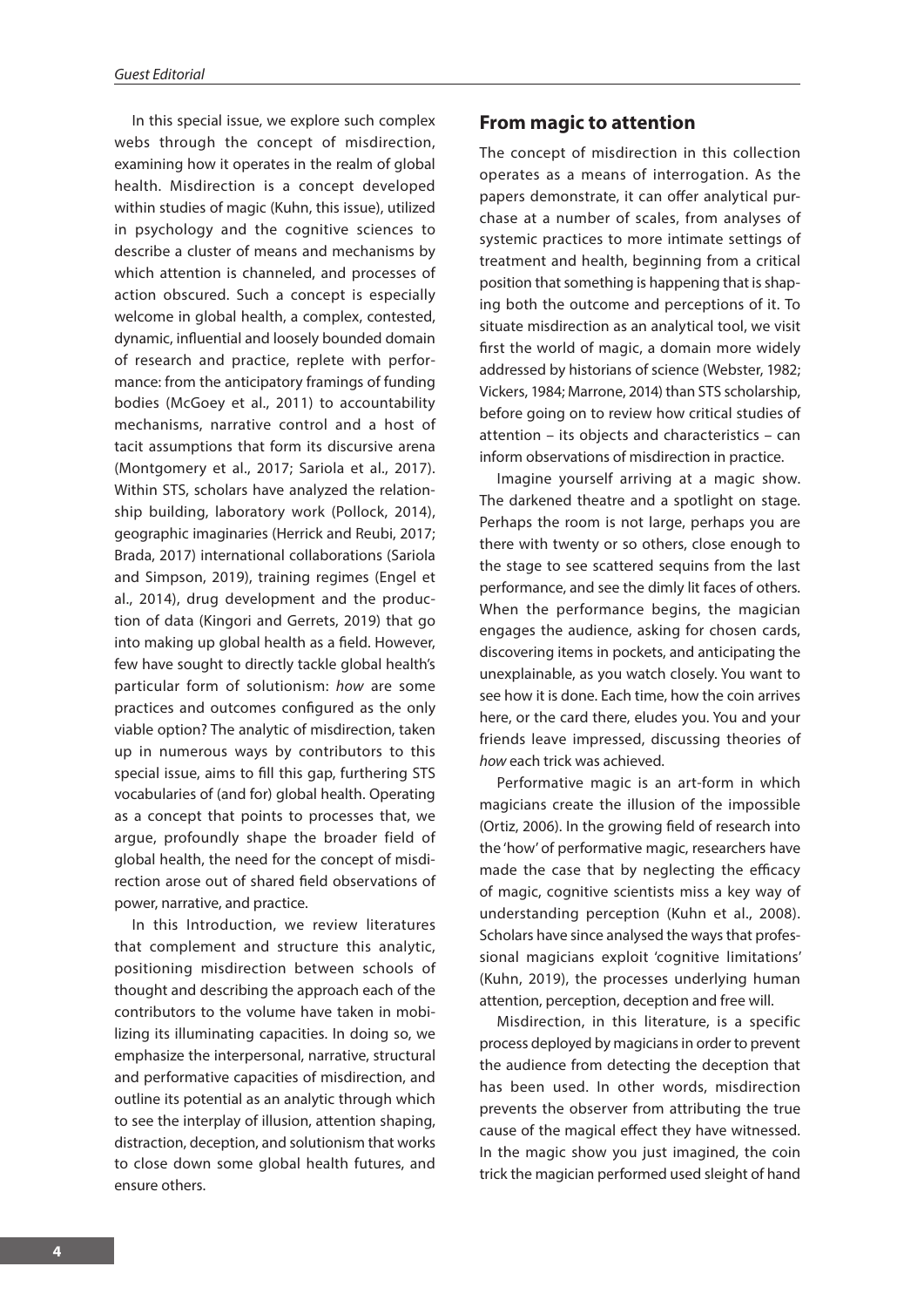to make the coin vanish. Misdirection is used to prevent the audience from noticing the sleight of hand. The magician may exploit, for example, the public's attention, by using their eye gaze to guide the spectator's attention away from the sleight of hand or by asking the spectator a question at a crucial moment, which will automatically draw the spectator's attention towards the magician's face, and thus preventing them from noticing the sleight of hand (Kuhn, et al., 2016). Misdirection, then, is the process of directing people's thought processes, including their *attention*. Magicians will orient their audience towards an intended outcome while simultaneously diverting their attention away from the process used to achieve it (Kuhn 2019).

At present, attention is a topic of renewed interest across fields - from digital humanities (Bucher, 2018; Bucher and Gelmond, 2018; Thain, 2018) and aesthetics (Prendergast, 2004) to neuroscience (Lorenz-Spreen et al., 2019; Macknik and Martinez-Conde, 2010) cognitive science (Kuhn et al., 2016) and literature (Odell, 2020). Thoroughly interdisciplinary, "it seems there is no popular issue that can avoid being framed in attentional terms" (Pedersen et al., 2021: 311). As anthropologists Pedersen, Albris and Seaver point out, the 'attention economy' was first described by psychologist Herbert Simon in 1971: "when information is abundant, human attention becomes a scarce resource', yet it remains elusive 'mean[ing] different things in different contexts, appearing at times synonymous with willpower, perception, valorization or care" (Pedersen et al., 2021:310).

Our interest in this collection, however, is less to do with scarcity and the economic, but shares a desire for the kind of account that 'understands attention as an irreducibly socially and materially mediated phenomenon, not simply as a scarce resource *that is located in and limited by individual mind-brains*' (Pedersen et al., 2021: 312, emphasis added). Within the anthropology of media, internet and digital platforms, this means taking a more distributed approach to attention, considering its infrastructural components, financial incentives, fashions, wherein attention "partakes in and reproduces larger political structures and economic flows" (Pedersen et al., 2021: 319). From this, we borrow license to consider what the

shaping of attention does within the structures of global health. Our attention is socially delineated. What we pay attention to and what we don't, what we foreground and what recedes into the background, what we notice and ignore, is formed by our participation in collectives, or 'attentional communities' (Zerubavel 2015:9, 53). This creates a perceptual readiness to notice or ignore that can be linked to particular subcultures such as disciplines (Zerubavel, 2015: 56) and scientific practice more generally (Zerubavel, 2015: 111). Freudenburg and Alario (2007) in *Weapons of Mass Distraction: Magicianship, Misdirection, and the Dark Side of Legitimation* focus on those elements that are *required to disappear*, on the attention that needs to be evaded to maintain legitimacy. For example, misdirection is operationalized by diverting attention away from any questions about existing distributions of privilege in politics. Mc Goey (2012) emphasizes how a focus on "strategic unknowns resists the tendency to value knowledge over ignorance or to assume that the procurement of more knowledge is linked in an automatic or a linear fashion to the attainment of more social or political power" (Mc Goey 2012: 1). These strategic unknowns or elements that are evaded or what is absent or strategically hidden become key for the misdirection process to work. Gross (2010) defines several types of 'unknowns': 'nonknowledge' (that what is not known), 'nescience' (we don't know that we do not know certain aspects) and, 'negative knowledge' ('the active consideration that to think further in a certain direction will be unimportant' or 'even dangerous') (Gross, 2010: 68). Taussig emphasizes the relevance of public secrets, i.e. what is "generally known but cannot be articulated" (Taussig, 1999: 5) and their relation to power (Taussig, 1999). Questions around what type of knowledge and processes are strategically ignored and its link to power is at the heart of this volume.

Misdirection as an analytic therefore emphasises both what we notice, and what remains hidden or inattended and it can help 'unmask' the process of distraction and perceive what is absent. For example, White describes how framing ethical research as an informed consent procedure focuses attention on the details of the procedure while obscuring questions such as "whether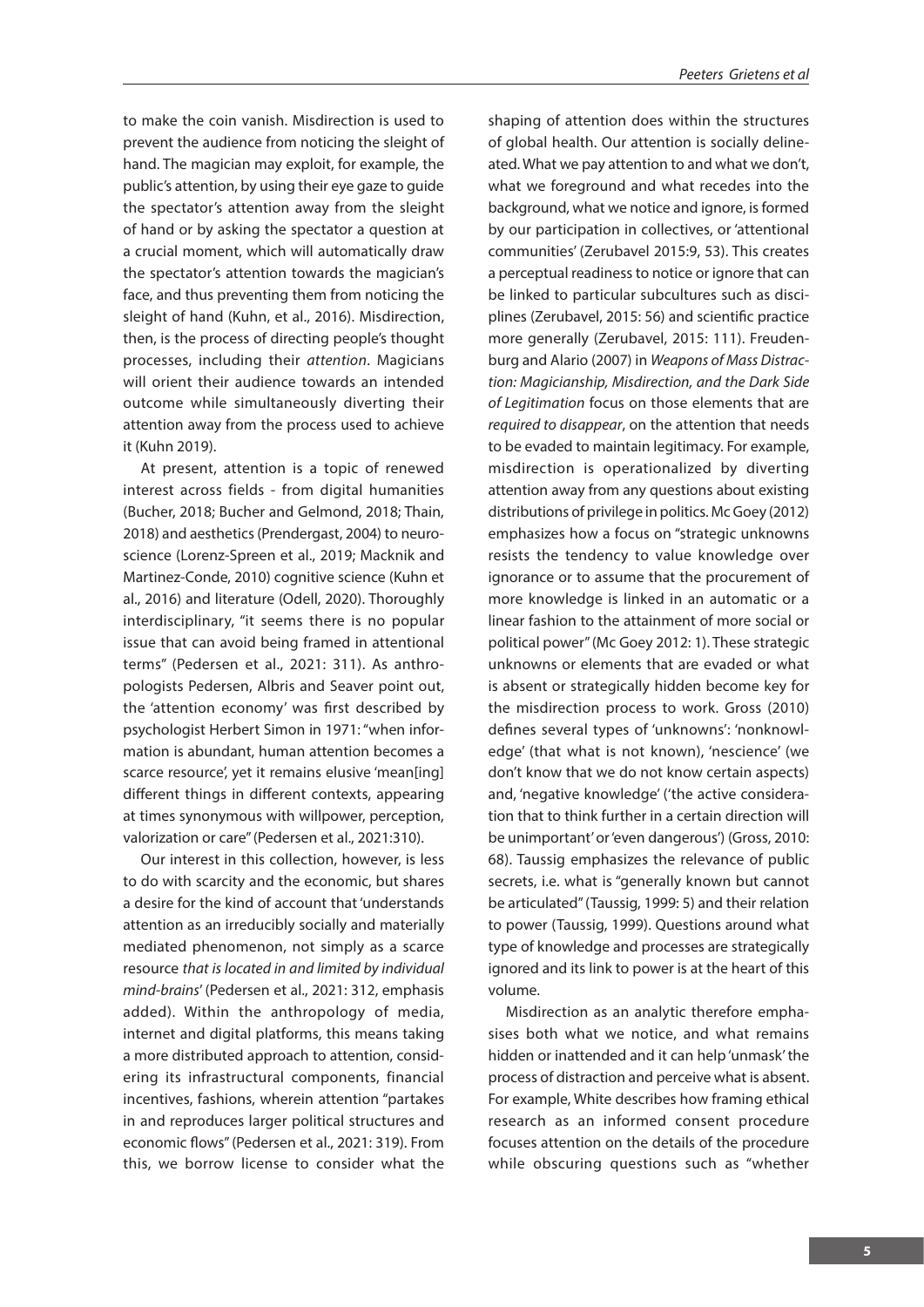the whole political and epistemological process can be judged ethical" in the first place (White, 2017). Similarly, work on method in global health has critiqued the way evidence-based medicine privileges and perpetuates particular methods and ignores evidence obtained by other means (Oreskes, 2019; Kingori and Douglas-Jones, 2020; Peeters Grietens et al., 2019). This 'purposefully underdetermined' (Pedersen et al., 2021: 312) perspective on attention and misdirection takes us beyond an individualized focus, and opens up for distributed agencies and systems working in concert.

# **Structural misdirection**

Two recent publications outline how misdirection may be put to analytical use. First, in their work on the scientific standardization of intervention in malaria elimination, Peeters Grietens, Gryseels and Verschraegen develop the idea of a 'universalist sleight of hand' (2019: 390), occurring when interventions depend on and produce "decontextualised evidence by methodologies that exclude social variablity'" (Peeters Grietens et al., 2019: 390). Sketching the "underlying values and logics of daily scientific praxis in specific epistemic communities', these scholars describe a 'circular system of knowledge production [that] hinges on measuring universally valid characteristics of an intervention with methodologies that aim to produce non-contextual evidence" (Peeters Grietens et al., 2019: 400). In their analysis, attention is shifted -by the assemblage of data, evidence and intervention- to "new universal medical and biotechnological interventions' at the expense of 'localizable plausible solutions" (Peeters Grietens et al., 2019: 397). Using the idea of misdirection, these authors point to the way that the production of scientific data and global health evidence is shaped through the direction of attention to particular approaches (Peeters Grietens et al., 2019: 398).

Second, in 2018, Sarah Gimbel and colleagues published an analysis demonstrating that global health 'partnerships' were producing mechanisms by which data, as capital, was being "harvested from sites, passed between partners, used to audit and surveil systems, and ultimately deployed to justify and promote subsequent rounds of project making and data gathering" (Gimbel et al., 2018: 80). All this data is not only laborious to produce, but is done so – as Gimbel et al*.* demonstrate – by solidifying existing disparities, as 'unequal power dynamics privilege donor priorities above local ones' (Gimbel et al., 2018: 94). Together, the facets of the article make evident how the 'need' for data is sustained; master narratives about data put the production of data above and "often at the expense of… under-resourced health systems" (Nichter, 2008: 2). As they marshal their examples to challenge this seemingly self-evident base of monitoring and evaluation, Gimbel and colleagues make evident that from the point of view of the recipients of global health funding, donors' needs for data "only grow, with new indicators or increasingly disaggregated metrics, each year more onerous to collect, report, disseminate and use locally" (Gimbel et al., 2018: 88). Their critique rests here: as energy, time and effort is poured into producing data on the efficacy of intervention, attention is drawn away from the capacities not being built, in reporting, statistics, and data more relevant to recipient countries' own priorities.

Both of these papers tackle the process by which knowledge about global health is produced, shaped and organized according to both method and international agreements, whether of standardized subjects or accountability demands. So what kind of 'structural misdirection' might be taking place here? When STS scholars attend to the production of evidence, they have sought to consider the settings and mechanisms by which it is produced. Following Peeters Grietens et al., we suggest that while magicians astound their audience through deception and performance, taking place explicitly and on center-stage, misdirection in global health can also unfold tacitly back-stage and can describe hidden processes and reveal covert and implicit tactics that are being deployed (c.f. Jones 2014).

This misdirection can be pursued as what Pedersen et al. (2021: 312) call an "irreducibly socially and materially mediated phenomenon". And rather than being achieved through the singular mind of a magician, misdirection within global health can be seen as dispersed, as entan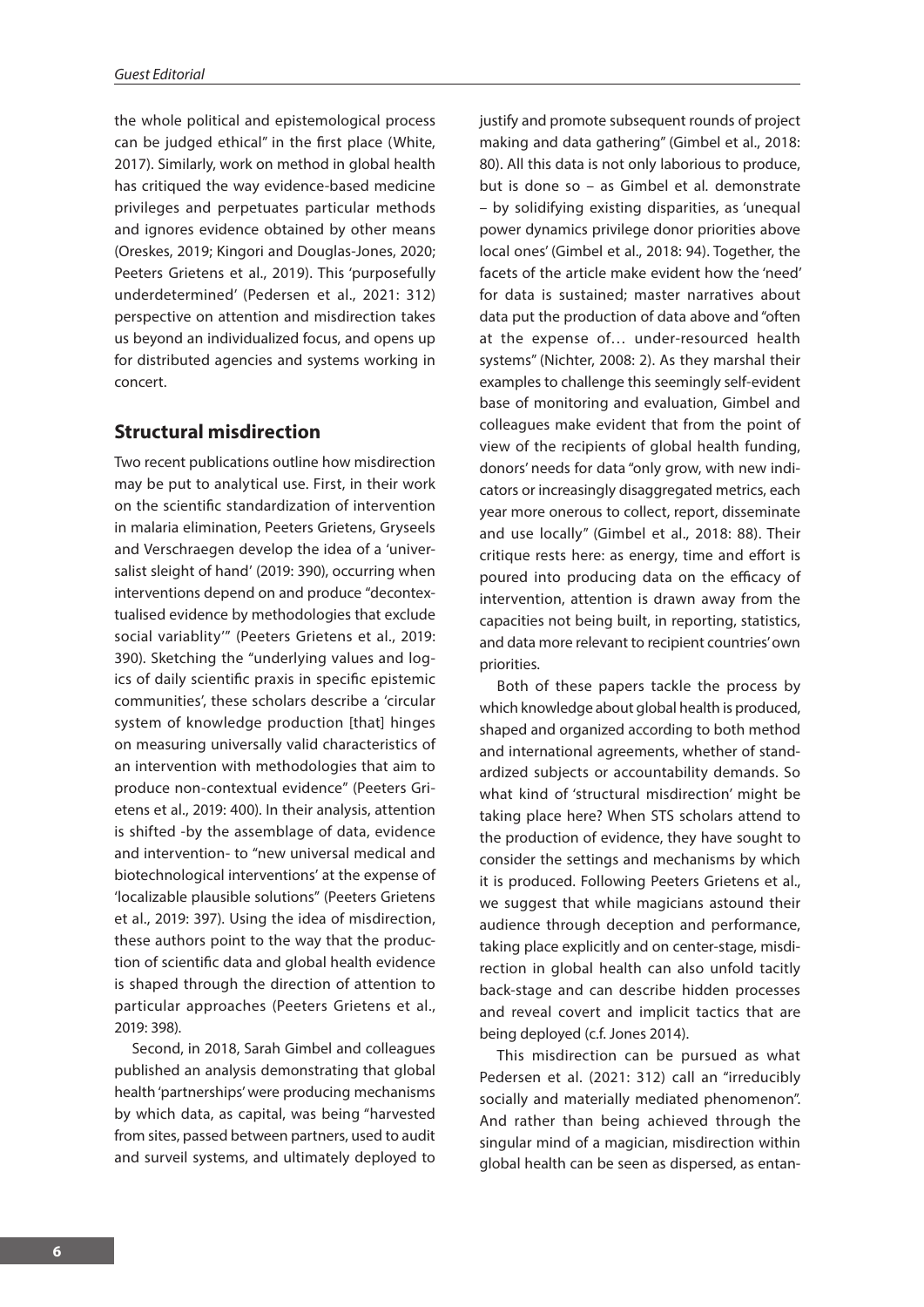gling individuals, structures, processes, and histories.

Processes of misdirection can underpin, then, the production of knowledge and shape action. As in Peeters Grietens et al.'s (2019) study of what is considered a possible direction for malaria intervention, misdirection shapes possibilities and impossibilities for action. Building on this notion of misdirection to examine knowledge production practices in global health, the contributions in this special issue aim to show how our attention is often focused on specific processes, practices, and outcomes while side-lining, 'invisibilizing', alternative methods, evidence, theories, and interventions (Peeters Grietens et al., 2019), thus creating an illusion of impossibility (Ortiz, 2006). Tracking processes of misdirection involves locating where the spotlight lands, what is left in the dark, what is revealed or made impossible, what kinds of actors and assemblages are involved, and what pathways are engendered or foreclosed.

This balance between the abstract and the empirically anchored will allow those interested in pursuing their own analyses to ask of novel phenomena: Is there a case of misdirection here? If so, who or what is misdirecting, who or what is being misdirected, what is revealed and what is hidden? Which aspects in misdirectional processes are intentional or unintentional, or a combination thereof, and what are some key effects? How does it play out temporally, materially, and geographically? What knowledge, memories, narratives and realities are created as a result?

# **The contributions**

The contributions in this collection highlight three distinct aspects of the way misdirection can be used to pinpoint and illuminate what will count as global health knowledge and practice: interpersonal, narrative, and structural. Across the articles, which span the interpersonal and the global, our authors are concerned with questions of the efficacy of stories and the socio-material implications of knowledge making.

A first paper by Kuhn, Kingori and Peeters Grietens describes the concept of misdirection in the field of magic, showing that although misdirection lies at the heart of this deceptive art, there is little consensus as to what actually defines the concept. The paper continues to discuss the key psychological mechanisms that are involved in misdirection and ends exploring some of the uses of misdirection in other domains such as politics and online deception. One element of departure from misdirection in magic in this special issue relates to the idea of intent. While misdirection in magic always implies intent, several authors in this special issue depart from this key aspect. In the Tribute to Dan Allman, for example, we describe how in Dan's work he used 'intent' as a lens through which to examine misdirection. He included involuntary or shadow misdirection in his examination of the construction of research in the pressured conditions of global knowledge production. Weighing the unplanned and the involuntary on the scale of intent, Allman found the limits of knowing about intentions in the 'risky business' of research.

Our second cluster of articles allow us to focus on the power of narrative in acts of misdirection. In their discussion of the regulation of herbalism in France and England, Emilie Cloatre and Nayeli Urquiza Haas trace a series of misdirections narrated both by herbalists and the regulatory and legal infrastructure. At stake is what will count as 'real' medicine, and at the forefront is the 'screen of apparent legal protection' which Cloatre and Haas systematically analyse. From illusions of legality to the production of the illegal, in this analysis misdirection is the artful way that the distributed actors of the legal system narrate a proactive intervention triumphing over competing claims to knowledge. This contestation over kinds of evidence appears in Keys's contribution, which expounds on the handling of malaria elimination in Santo Domingo, capital of the Dominican Republic. Framing misdirection as co-produced, Keys illustrates how narratives about poverty, stories told by hemograms, and the belief in the neutral narration of data combine to erase the local specificities of the malaria outbreak in the Dominican Republic, folding it into a global, unsited story. In their text which builds on placebo literatures, Phoebe Friesen and Emilie Dionne interrogate narratives of 'beneficent deception', asking how and where deception is justified in medical research and practice. Friesen and Dionne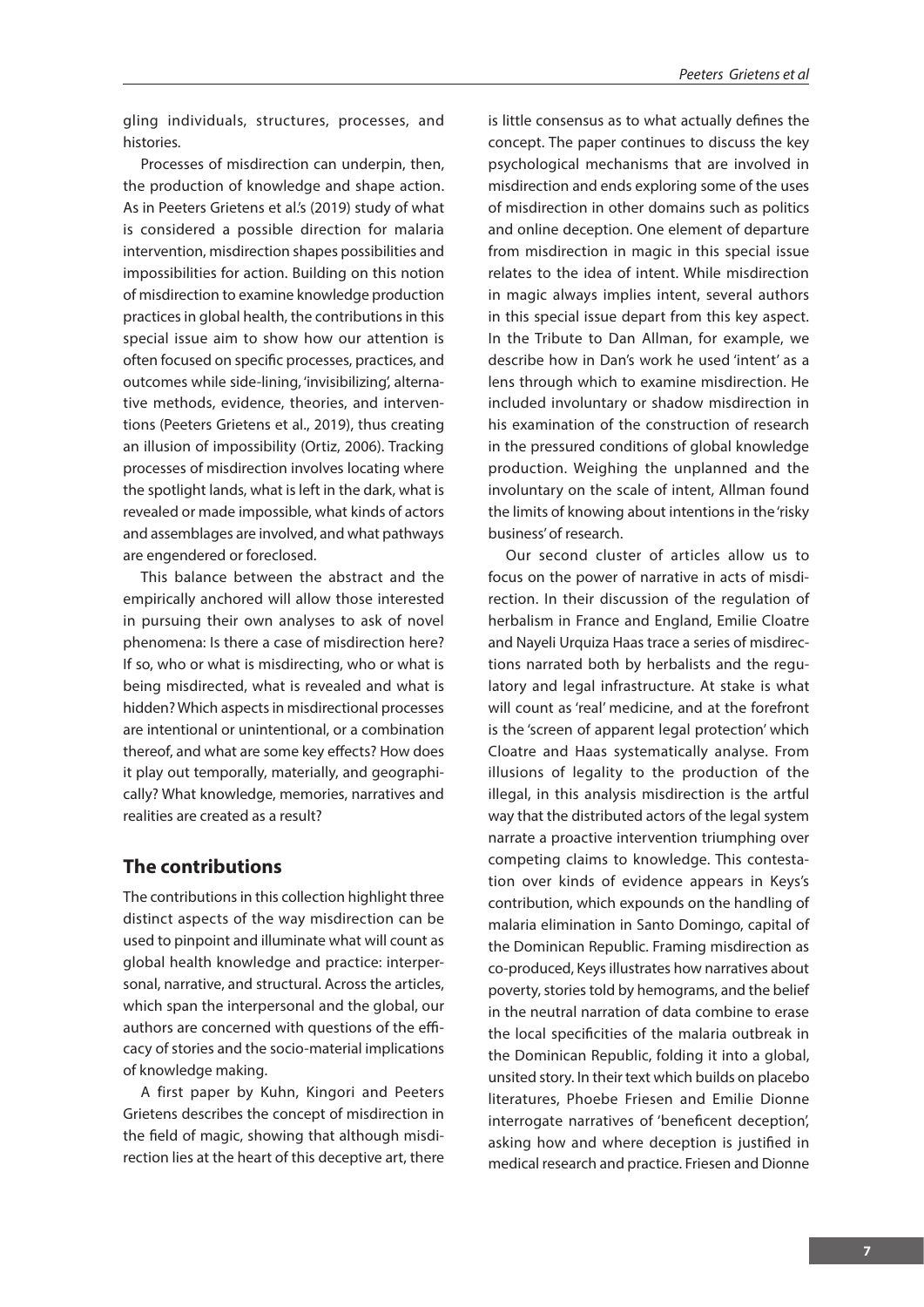focus their exploration on the role of story and voice in such cases, examining how stories told to justify these practices tend to offer clear narratives of beneficence, directing audiences away from who tends to be deceived, and who is given voice within these stories. Examining research involving children and high-tech "placebo machines", provocative testing used to stimulate pseudoseizures in patients suspected of faking it, and dementia villages that recreate the past through hyperreal architectural design (Baudrillard, 1981), the analysis traces the often fraught and ethically challenging territory of deceptive medicine.

Misdirection as a form of erasure, particularly of structural inequalities, appears in our third theme. The universalist aim of Global Health and the inequalities it produces is apparent in Alenichev's contribution "Encountering semiotic misdirection in Covid-19 etiquette guides", showing how Covid-19 preventive measures and related public health materials inevitably project hidden norms and values on "standardized" people and communities, generating a seemingly universal etiquette (e.g., hand washing), that hides/ignores social, moral and material dimensions (e.g., the absence of running water) that may complicate these norms for targeted populations, leaving many people structurally shamed due to the unavoidable transgressions.

# **Misdirection as Achievement**

While distinct in their scale, these papers demonstrate how the questions that misdirection produces can illuminate the stakes of global health knowledge and practice. In some cases, it is possible to identify actors shaping situations, in others, less so. Nonetheless, attention to misdirection can shed critical light on power: it probes questions of who steers the narrative, what stories are dominant, what and how counternarratives are made absent, and how attention is shaped. Its capacity to open backwards onto intention, to focus analysis on interpersonal engagement, and to force the identification of persuasion and distraction gives it a generativity that notions such as performance or performativity lack. At the same time, misdirection can be used to contest power. Fieldworkers in global health mobilize their misdirection skills as a tactic when facing adverse working conditions

that they have little power to change (personal communication Patricia Kingori and Rene Gerrets) while herbalists in France and the UK circumvent the law and navigate its ambiguities to be able to carry out their professions (Emilie Cloatre and Nayeli Urquiza, this issue).

Looking across the papers, we reflect on susceptibility to misdirection: are there specific subgroups, topics, or attractors of it? While this collection takes no geographic area as its focal point, future research might ask where specific genres of misdirection appear, how misdirection itself is (tacitly or otherwise) incorporated into strategies to deceive or how misdirection can be a strategically embedded pre-condition for the functioning of specific institutionalized processes. This is the case, for example, during the informed consent process where the fact that populations participating in research do not understand the pages-long technical language is strategically ignored; as is the fact that large part of populations do not distinguish between research and aid; that the large majority of participants decides to partake in research before hearing the consent information (Paré Toe, 2013); or that individual autonomy in the decision-making process that is claimed as the ethical standard is just not present in many contexts.

It remains an empirical question how misdirection 'works' in its various guises: what might scholars gain by pointing out what misdirection hides, such as the 'sleight-of-hand' processes that hinge on creating illusory 'choices', or illustrating how outcomes are predetermined (referred to as 'forcing' in magic (Pailhès and Kuhn, 2021) by adroitly manipulating/determining what is perceived as (im)possible?

Beyond identifying moments and sites, the papers also sketch out a politics of misdirection. As a number of the papers show, STS and global health scholars may be themselves drawn into practices of misdirection, knowingly or otherwise. Like the participation of a selected person in the audience of a magic show, chosen to validate the magic trick, global health researchers often express the feeling of being used to validate that what has already been decided, like in a magic trick when the "card is already on the table" and the outcome of the trick has already been scripted.

**8**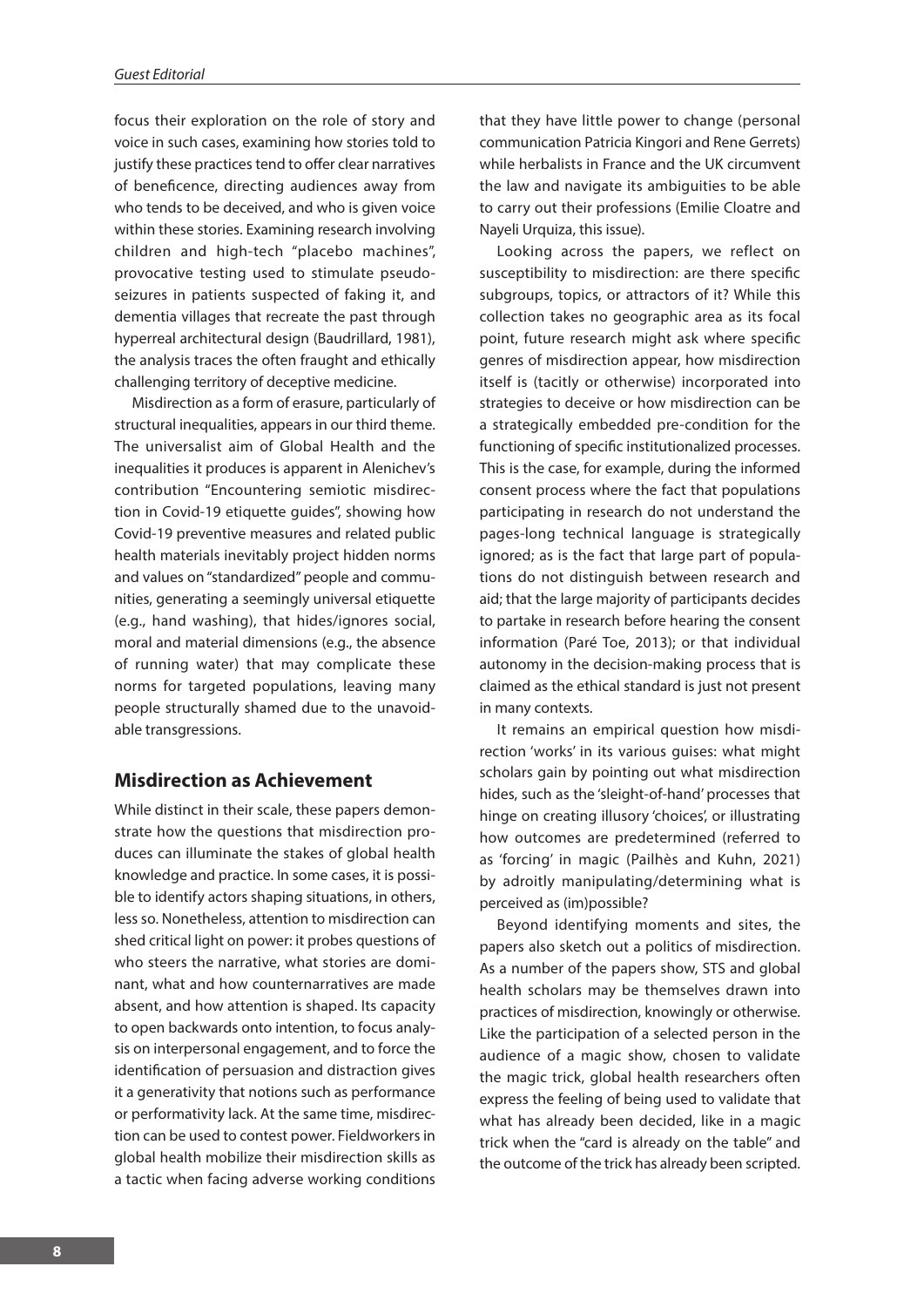Here inheres the question of how misdirection participates in governance, and is itself governed. From questions of research ethics, where misdirection is incorporated deliberately into deceptive treatment (Friesen and Dionne, this issue), to the ambiguities that inhere in making claims to and regulating herbal medicine (Cloatre and Haas, this issue), attending to misdirection raises further questions. Scholarship in the cognitive and behavioural sciences is beginning to take up the production of wonder as a site of greater understanding of human minds, demonstrating that prior information about deception inhibits only some of the

efficacy of misdirection (Kuhn and Tatler 2005; Kuhn et al., 2008; Kuhn et al.,2016). This raises questions for scholars: who should know how to do it, who should allow it, who assesses its impact on others?

By working with both the conceptual tool of misdirection and rich empirical data sets, it is our hope that this special issue will pave the way for future scholars to take up the concept of misdirection in their own work, incorporating it as a critical illuminator of the technologies, infrastructures, devices and assemblages that make up the field we know as global health.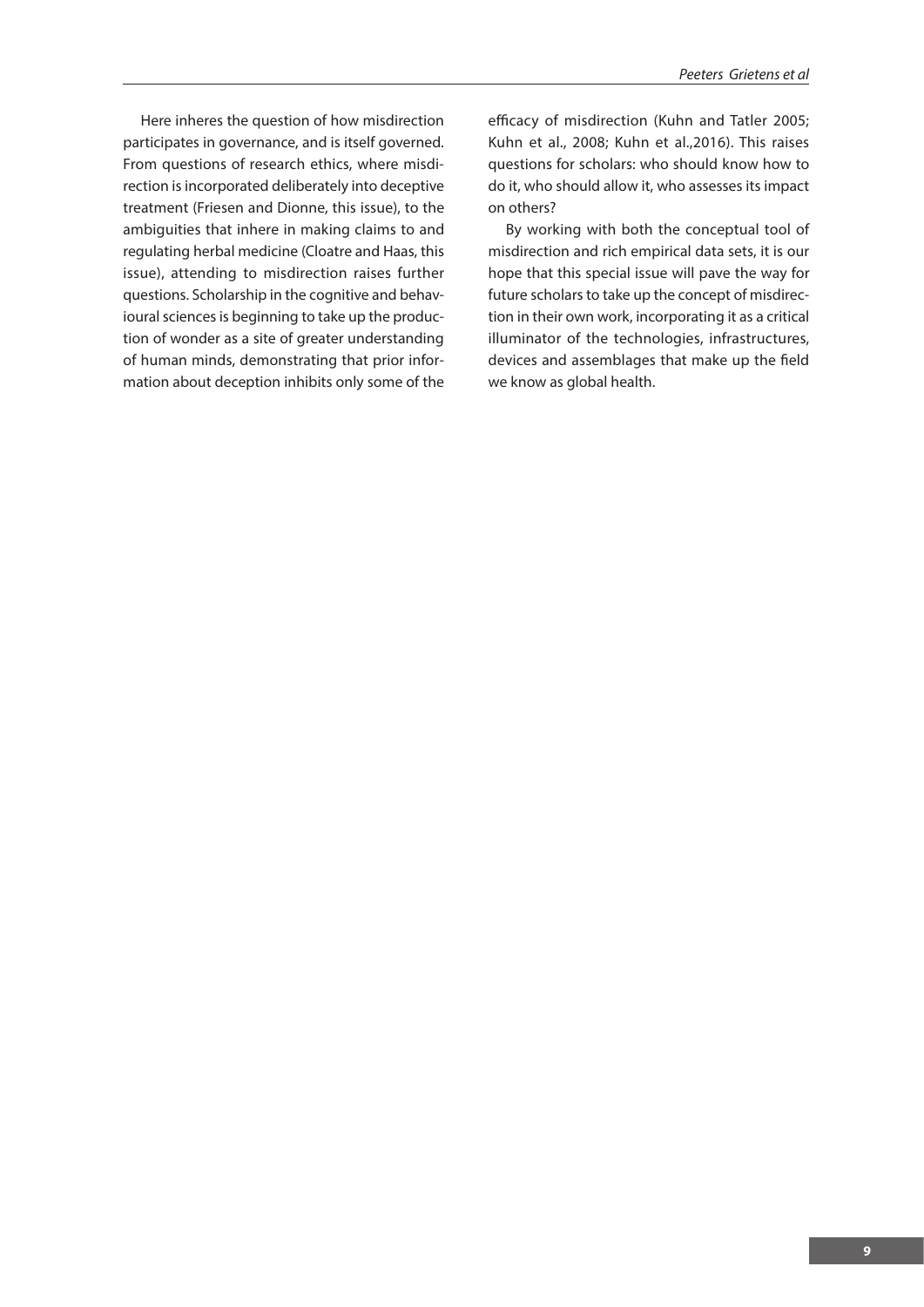# **References**

- Brada BB (2017) Exemplary or exceptional? The production and dismantling of global health in Botswana. In: Herrick C and Reubi D (eds) *Global Health and Geographical Imaginaries*. Oxfordshire: Routledge, pp. 40-53.
- Bowker GC & Star SL (1996) How things (actor-net) work: Classification, magic and the ubiquity of standards. *Philosophia* 25(3-4): 195-220.
- Bucher T (2018) *IF…THEN: Algorithmic power and politics*. Oxford: Oxford University Press
- Bucher T and Helmond A (2018) The Affordances of Social Media Platforms. In: Burgess J, Poell T and Marwick A (eds) *The SAGE Handbook of Social Media.* London: SAGE, pp. 233–253.
- Carreyrou J (2018) *Bad blood: secrets and lies in a silicon valley startup*. New York: Alfred A. Knopf.
- Collins H (2010) *Tacit and explicit knowledge*. Chicago: University of Chicago Press.
- Dumit J (2014) Writing the implosion: teaching the world one thing at a time. *Cultural Anthropology* 29(2): 344-362.
- Engle N, Van Hoyweghen I and Krumeich A (2014) *Making global health care innovation work: Standardization and localization.* New York: Palgrave Macmillan.
- Freudenburg WR and Alario M (2007) Weapons of Mass Distraction: Magicianship, Misdirection, and the Dark Side of Legitimation. *In Sociological Forum* 22(2): 146-173.
- Gibney A (2019) *The Inventor: Out for blood in Silicon Valley* [Film]. New York: Jigsaw Productions.
- Gimbel S, Kawakyu N, Dau H and Unger JA (2018) A missing link: HIV-/AIDS-related mHealth interventions for health workers in low-and middle-income countries. *Current HIV/AIDS Reports* 15(6): 414-422.
- Harris T (2016) How technology is hijacking your mind from a magician and Google design ethicist. *Observer,* 1 June 2016. Available at: https://observer.com/2016/06/how-technology-hijacks-peoplesminds%E2%80%8A-%E2%80%8Afrom-a-magician-and-googles-design-ethicist/ (accessed 16.3.2022).
- Herrick C and Reubi D (2017) Global Health and Geographical Imaginaries. London: Routledge.
- Jones G (2014) Secrecy. *Annual Review of Anthropology* 43(1): 53-69.
- Kingori P and Gerrets R (2019) The masking and making of fieldworkers and data in postcolonial Global Health research contexts. *Critical Public Health* 29: 494-507.
- Kuhn G (2019) *Experiencing the impossible: The science of magic*. Cambridge, Mass.: Mit Press.
- Kuhn G, Alym A, Amlani R and Resink A (2008) Towards a science of magic. *Trends in Cognitive Sciences* 12(9): 349-354.
- Kuhn G and Tatler BW (2005) Magic and fixation: Now you don't see it, now you do. *Perception* 34(9): 1155- 1161. doi:10.1068/p3409bn1
- Kuhn G, Tatler BW, Findlay JM and Cole G (2008) Misdirection in magic: Implications for the relationship between eye gaze and attention. *Visual Cognition* 16(2-3): 391-405.
- Kuhn G, Caffaratti HA, Teszka R and Rensink RA (2014) A psychologically-based taxonomy of misdirection. *Frontiers in Psychology* 5: 1392. doi: 10.3389/fpsyg.2014.01392
- Kuhn G, Teszka R, Tenaw N and Kingstone A (2016) Don't be fooled! Attentional responses to social cues in a face-to-face and video magic trick reveals greater top-down control for overt than covert attention. *Cognition* 146: 136-142. doi:http://dx.doi.org/10.1016/j.cognition.2015.08.005
- Kuhn T (1970) *The Structure of Scientific Revolutions*, 2nd ed. Chicago: University of Chicago Press
- Lorenz-Spreen P, Mønsted BM, Hövel P and Lehmann S (2019) Accelerating dynamics of collective attention. *Nature Communications* 10(1): 1–10.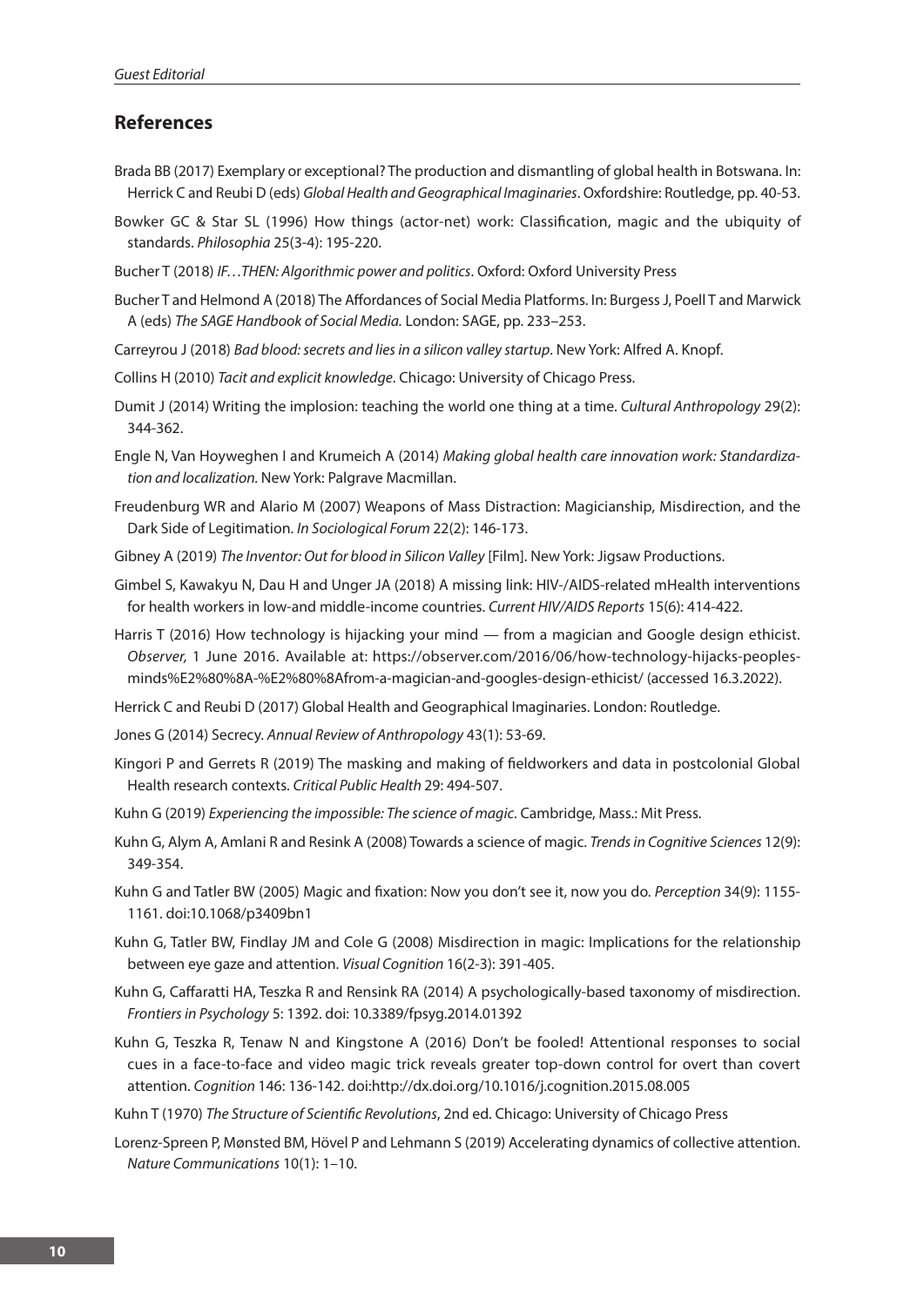- Macknik SL, Martinez-Conde S and Blakeslee S (2010). *Sleights of mind: what the neuroscience of magic reveals about our everyday deceptions*. New York: Henry Holt and Co.
- McGoey L, Reiss J and Wahlberg A (2011) The global health complex. *Biosocieties* 6: 1-9.
- Marrone SP (2014) *A History of Science, Magic and Belief: From Medieval to Early Modern Europe.* London: Palgrave Macmillan.
- Montgomery CM, Kingori P, Sariola S and Engel N (2017) Critique and Complicity: STS and Global Health. *Science & Technology Studies 30*(3): 2-12.
- Mörike F (2016) Working misunderstandings and notions of collaboration. *Civilisations* (1): 145-160.
- Nathan T and Stengers I (2018). *Doctors and Healers*. Hoboken, NJ: John Wiley & Sons.
- Odell J (2021) *How to do nothing: resisting the attention economy*. Brooklyn, NY: Melville House Publishing.
- Ortiz D (2006) *Designing Miracles. Creating the Illusion of Impossibility*. River Edge, NY: Ortiz Publications.
- Pailhès A and Kuhn G (2021) Mind Control Tricks: Magicians' Forcing and Free Will. *Trends in Cognative Sciences*. doi:10.1016/j.tics.2021.02.001
- Paré Toe L, Ravinetto RM, Dierickx S et al. (2013) Could the decision of trial participation precede the informed consent process? Evidence from Burkina Faso. *PloS one* 8(11), e80800.
- Pedersen MA, Albris K and Seaver N (2021) The Political Economy of Attention. *Annual Review of Anthropology (50)*: 309-325. doi.org/10.1146/annurev-anthro-101819-110356.
- Pollock A (2014) Places of pharmaceutical knowledge-making: Global health, postcolonial science and hope in South African drug discovery. *Social Studies of Science* 44: 848-873.
- Prendergast M (2004) "Playing attention': Contemporary aesthetics and performing arts audience education', *Journal of Aesthetic Education* 38(3): 36-51.
- Sariola S, Engel N, Kingori P and Montgomery CM (2017) Coffee Time at the Conference: The Global Health Complex in Action to Tackle Antimicrobial Resistance. *Science & Technology Studies* 30(4):2-7.
- Sariola S and Simpson B (2019) *Research as Development: Biomedical Research, Ethics and Collaboraiton in Sri Lanka.* Ithaca, NY: Cornell University Press.
- Star SL (1995) The politics of formal representations: Wizards, gurus, and organizational complexity. *Ecologies of knowledge: Work and politics in science and technology 88*: 118.
- Star SL (1999) The Ethnography of Infrastructure. *American Behavioral Scientist* 43(3): 277-391.
- Strathern M (2000) The tyranny of transparency. *British educational research journal* 26(3): 309-321.
- Taussig MT (1997) *The magic of the state*. Hove: Psychology Press.
- Taussig MT (1999) *Defacement: Public secrecy and the labor of the negative*. Redwood City: Stanford University Press.
- Thain M (2018) Distracted Reading: Acts of Attention in the Age of the Internet. *Digital Humanities Quarterly* 12(2).
- Thomas C, Didierjean A and Kuhn G (2017) It is magic! How impossible solutions prevent the discovery of obvious ones? *The Quarterly Journal of Experimental Psychology* 71(12): 2481-2487.
- Vickers B (ed) (1984) *Occult and Scientific Mentalities in the Renaissance*. Cambridge: Cambridge University **Press**
- Webster C (1982) *From Paracelsus to Newton: Magic and the Making of Modern Science.* Cambridge: Cambridge University Press.